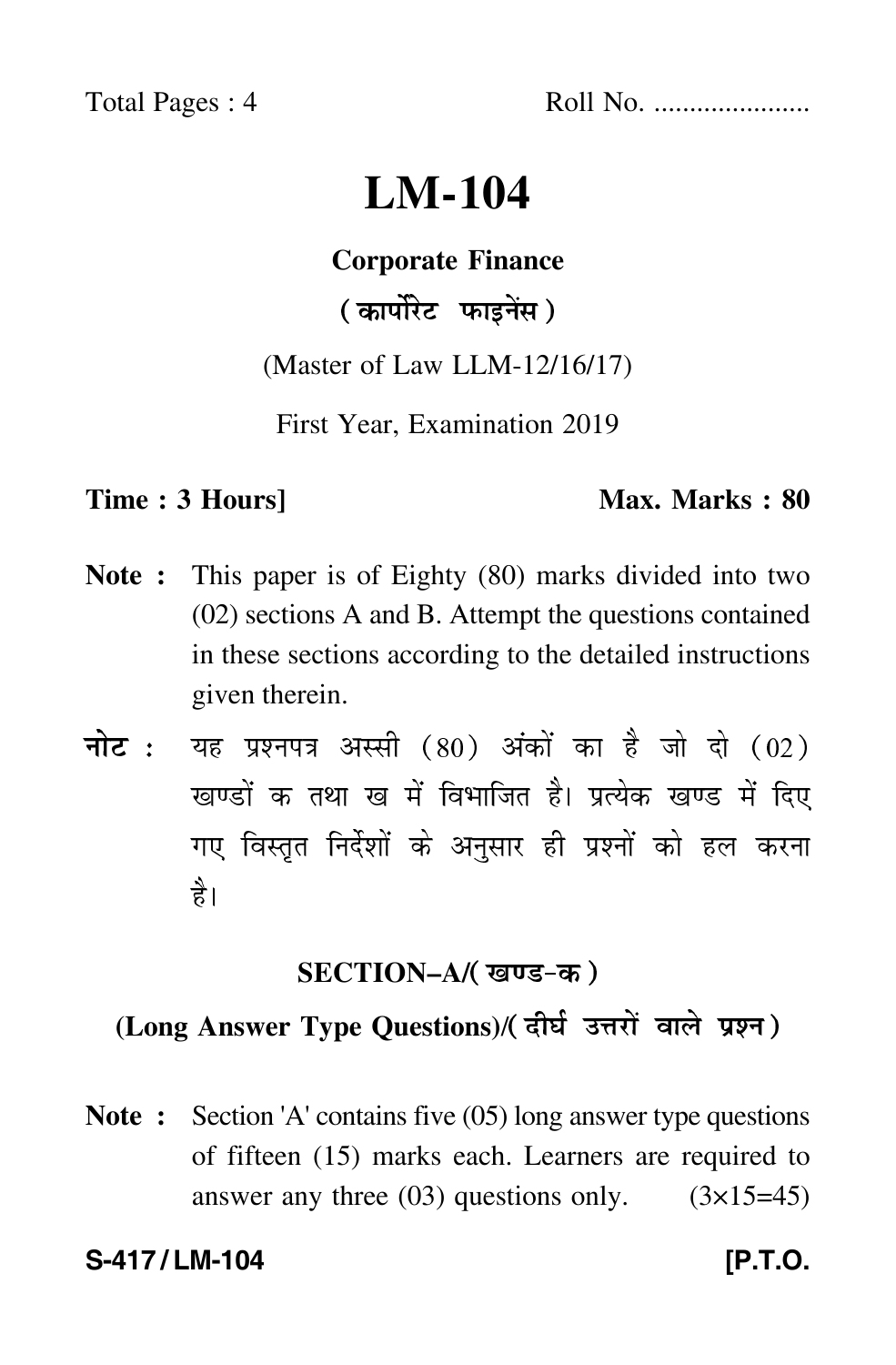- <mark>नोट</mark> : खण्ड 'क' में पाँच (05) दीर्घ उत्तरों वाले प्रश्न दिये गये हैं, प्रत्येक प्रश्न के लिए पन्द्रह (15) अंक निर्धारित हैं। शिक्षार्थियों को इनमें से केवल तीन प्रश्नों के उत्तर देना हैं।
- **1.** Discuss the provisions related to corporate Governance under New Companies Act, 2013. 15 निगमन सम्बन्धी शासन प्रणाली के प्रावधानों का कम्पनी विधि, 2013 के सर्न्दभ में वर्णन कीजिए।
- **2.** What do you mean by corporate Funds Raising ? What are its sources ? 15 कार्पोरेट कोष जुटाने से आप क्या समझते हैं? इसके कौन-कौन से स्रोत हैं?
- **3.** What are the kinds of winding up of the company ? Explain in detail. 15 कम्पनी विघटन के कितने प्रकार हैं? सविस्तार विवरण दीजिए।
- **4.** What is the doctrine of ultra-vires ? Explain the effect of ultra-vires transaction. 15 अधिकारातीत का सिद्धान्त क्या है? अधिकारातीत संव्यवहार के प्रभाव की व्याख्या कीजिए।
- **5.** Evaluate the position of directors of a company with reference to their various right and duties. 15 कम्पनी के निदेशकों की स्थिति का मूल्यांकन उनके विभिन्न अधिकारों एवं कर्त्तव्यों के सन्दर्भ में कीजिए। **S-417 / LM-104 [ 2 ]**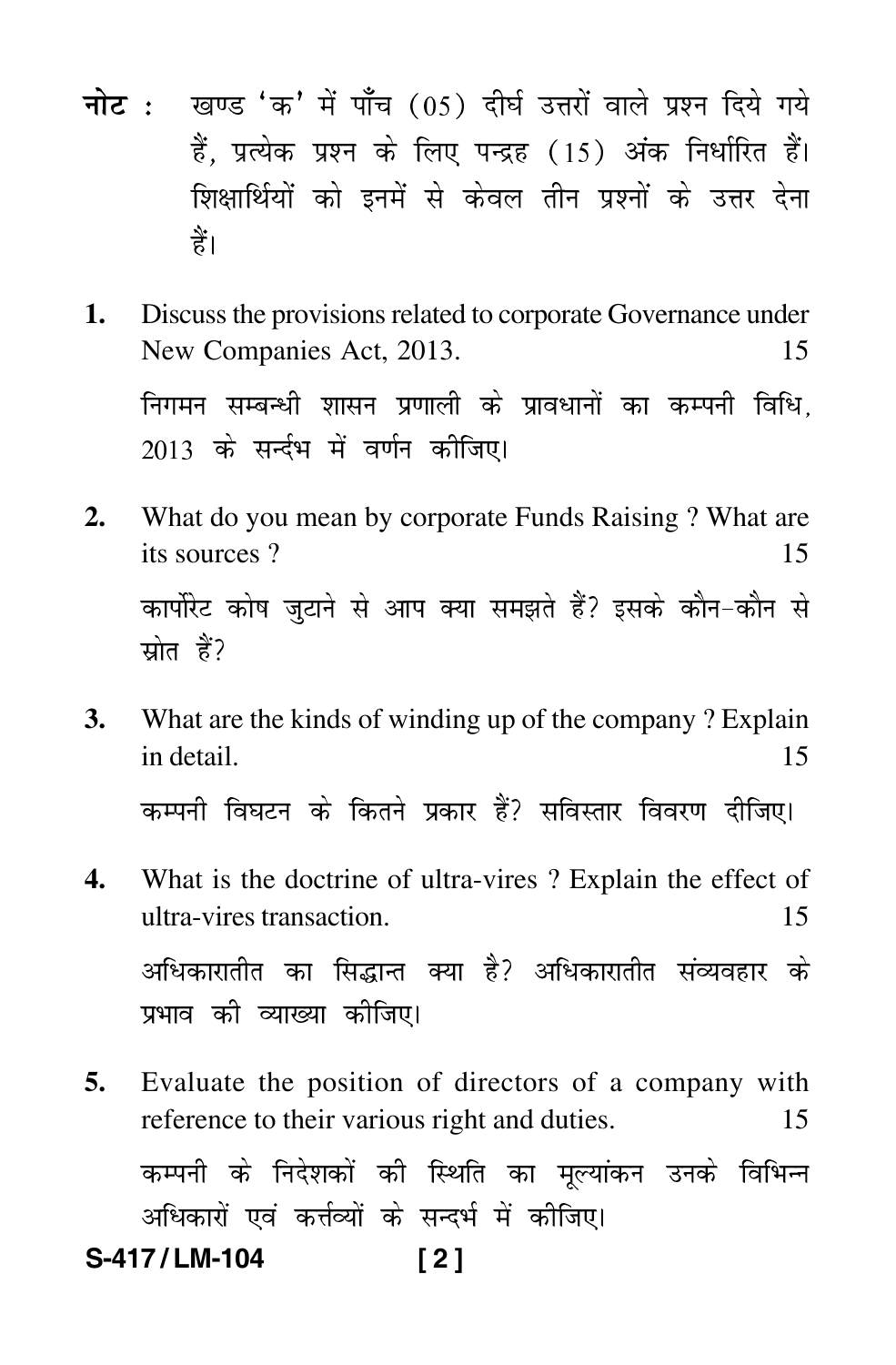#### **SECTION–B/**

#### **(Short Answer Type Questions)**/

- **Note :** Section 'B' contains eight (08) short answer type questions of seven (07) marks each. Learners are required to answer any five (05) questions only.  $(5 \times 7 = 35)$
- <mark>नोट</mark> : खण्ड 'ख' में आठ (08) लघु उत्तरों वाले प्रश्न दिये गये हैं, प्रत्येक प्रश्न के लिए सात (07) अंक निर्धारित हैं। शिक्षार्थियों को इनमें से केवल पाँच (05) प्रश्नों के उत्तर देने हैं।
- **1.** Who is a promoter ? Discuss the relationship of promoters with company. 7

संप्रवर्तक कौन हैं? संप्रवर्तकों के कम्पनी के साथ सम्बन्धों की व्याख्या कीजिए।

- **2.** State the characteristics and kind of debentures.  $\overline{7}$ ऋणपत्रों की विशेषता एवं प्रकारों को बताइए।
- **3.** What is the corporate finance ? What are its objectives ? 7

कम्पनी वित्त से आप क्या समझते हैं? इसके उद्देश्य क्या हैं?

#### **S-417 / LM-104 [ 3 ] [P.T.O.**